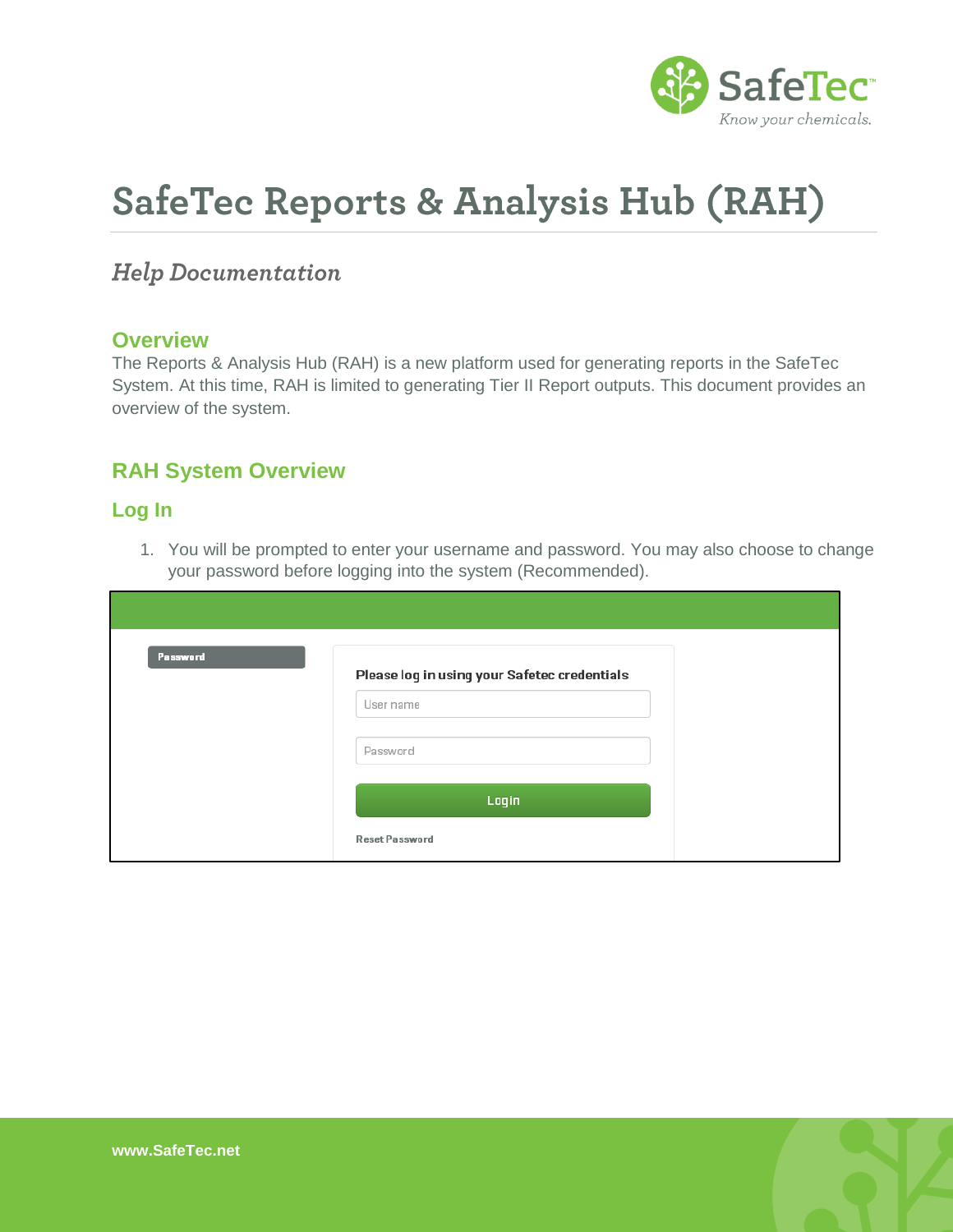

## **Report Hub Dashboard**

| Report Hub for Safetec RAH Test beta         | 北 Tracy Blodgett      | ▲ | Log off |
|----------------------------------------------|-----------------------|---|---------|
| <b>Report Hub</b>                            | Organization Settings |   |         |
| New Report<br>Tier II                        |                       |   |         |
| <b>Existing Reports</b>                      |                       |   |         |
| Active<br>Completed<br>There are no reports. |                       |   |         |

- **Menu Bar:** 
	- **Report Hub Title (upper left):** Clickable text that navigates to the Report Hub Home page.
	- **Current User:** Displays the name of the current user. Clicking on the user's name or **1** icon will allow the current user to manage their login name, password, and email address. *(See also: User Management)*
	- **Notifications Alert:** Notifications generated by the system can be accessed by clicking on the **interpreneum** *(See also: Notifications)* 
		-
	- **Log Off:** Allows the user to Log off and end their current session.
- **New Report:** Creates a new Reporting Effort.
- **Existing Reports:** Access active or completed reporting efforts. An active effort has not been finalized and information can still be entered. A completed effort provides access to report outputs, such as a PDF report of T2S data file. Information cannot be altered if the effort has been completed. *(See also: Existing Reports)*

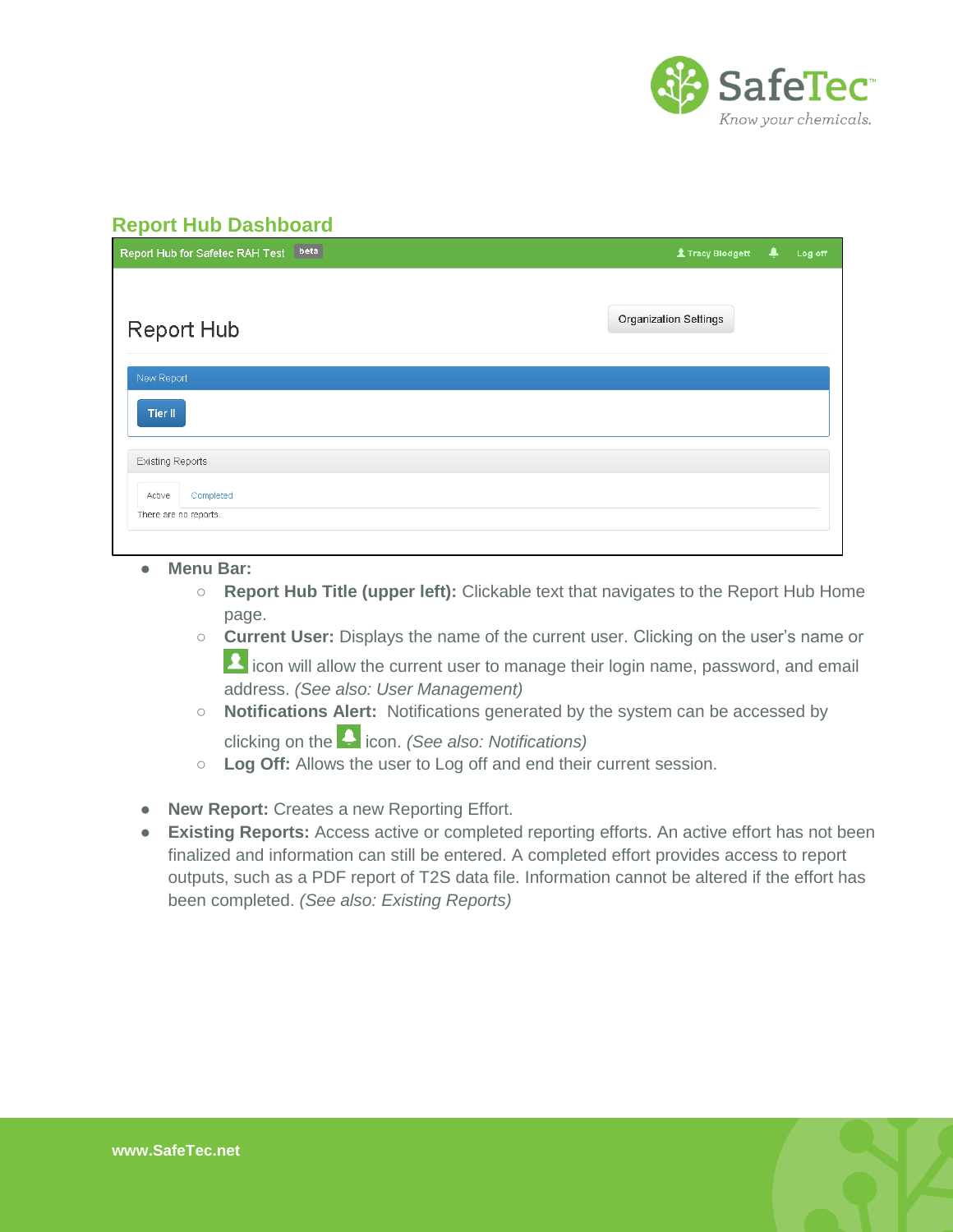

# **Creating a New Reporting Effort**

## **Select Facilities**

- 1. From the Report Hub Dashboard, click on the **DRAFT Button to start a new Reporting Effort.**
- 2. The system will display the **'Select Facilities'** screen.

| Report Hub for Safetec RAH Test                                             | [beta]                      |                               | <b>上 Test User</b>  | Log off<br>ड़ |
|-----------------------------------------------------------------------------|-----------------------------|-------------------------------|---------------------|---------------|
| <b>Select Facilities</b><br>*Name This Report:                              |                             | Reporting Year:               |                     |               |
| Search By Facility Name:                                                    | Search By Facility Address: | 2013 2014 2015<br>$\bigcirc$  | ← Create New Report |               |
| Select All Locations<br>Displaying 1 of 1 facilities<br><b>Tier II Test</b> | Deselect All Locations      | Select facilities to continue |                     |               |

- 3. Enter a **Name** for the Report Effort and make sure the correct **Reporting Year** radio button is ticked.
- 4. Select one or more facilities from the list to include in the report effort. You can also search for a facility using the **Search by Facility Name** or **Search by Facility Address** fields.

Facilities can be selected one at a time, or use the **Select All Locations** button to select all of the facilities currently displayed. Facilities that are selected will be shown on the right half of the page.

- 5. Once you have selected all of the facilities for the Reporting Effort, click the **Create New Report** button.
- 6. The system will now create the effort and sync data from your instance of the Chemical

Syncing Inventory... Compliance Manager at SafeTec to the Reporting Hub.

*NOTE: If there is a large amount of data to sync, you can log off and come back to the Reporting Effort at a later time. A Notification will be delivered to the Notification Center when the sync has been completed. Depending on user settings, the notifications can be forwarded to an email address configured in User Management.*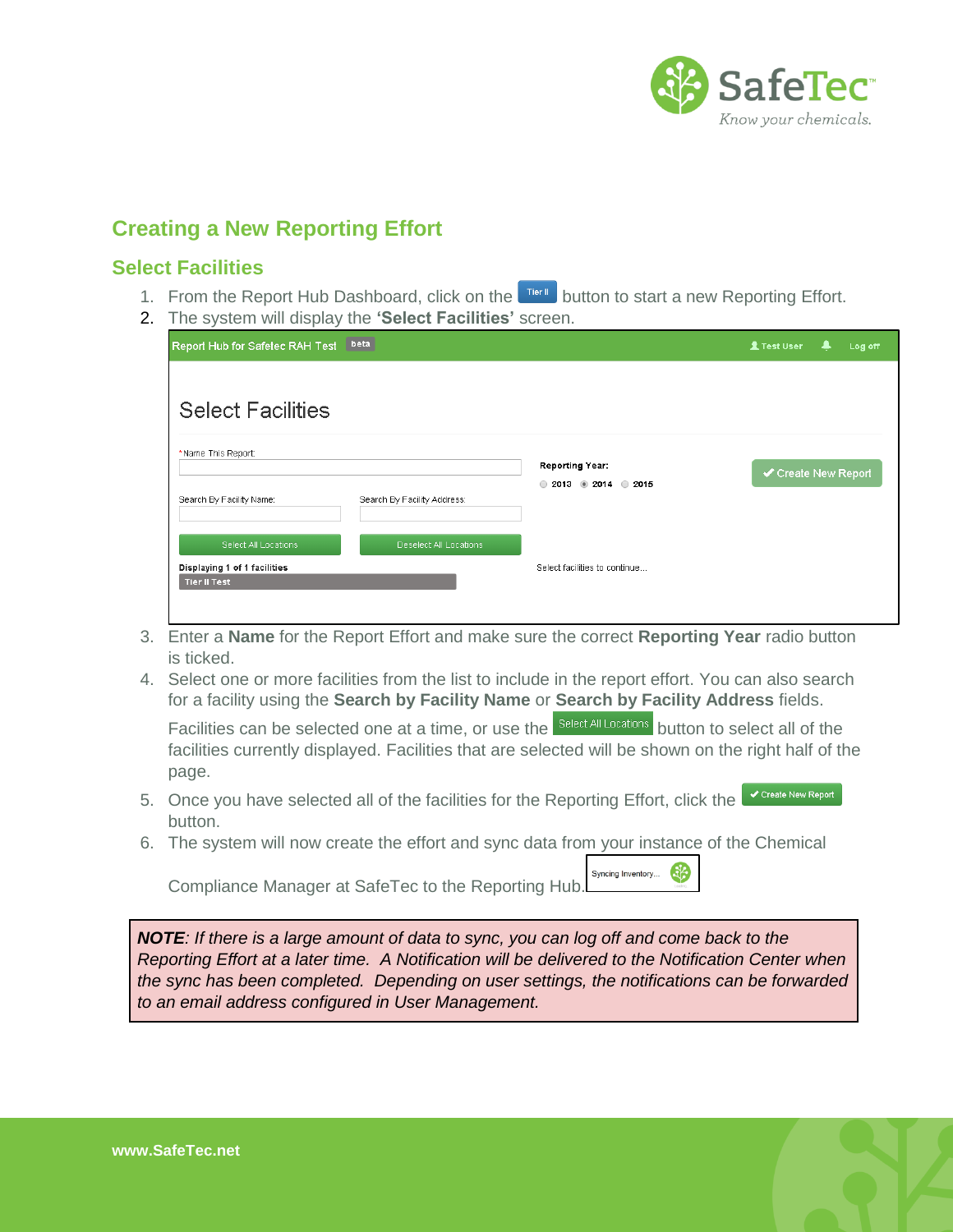

## **Select Jurisdictions**

Jurisdictions refer to the reporting context relevant for a particular location. In other words, the system offers support for state fields where applicable.

- 1. Once the effort has been created and data has been synced, the system prompts you to verify that the appropriate Jurisdictions have been selected for each facility in the Reporting Effort. The system will attempt to assign an appropriate Jurisdiction using the facility's State abbreviation, if available.
- 2. If the Facility does not have a State abbreviation that corresponds to a Jurisdiction, then the Federal Jurisdiction will be used. If a Facility does not have a State abbreviation, which typically occurs if the Facility Information is incomplete, then the system flags the facility as Indeterminate Jurisdiction, and prompts the user to select an appropriate Jurisdiction. Facilities that have an Indeterminate Jurisdiction are highlighted in red.

| Report Hub for Safetec RAH Test                           | beta               |                  |                     |                   |                            | <b>北 Test User</b> |                        | Log off |
|-----------------------------------------------------------|--------------------|------------------|---------------------|-------------------|----------------------------|--------------------|------------------------|---------|
| Jurisdiction Selection                                    | Validation Summary | Calculate Report |                     | Report Facilities | Inventory Summary          | View Report Files  | Continue $\rightarrow$ |         |
| <b>Select Jurisdictions</b>                               |                    |                  |                     |                   |                            |                    |                        |         |
| Note: No facility may have an indeterminate jurisdiction. |                    |                  |                     |                   |                            |                    |                        |         |
|                                                           |                    |                  | <b>Tier II Test</b> |                   | Indeterminate Jurisdiction |                    |                        |         |

- 3. To change a Facility's Jurisdiction, click on the drop down field next to the Facility Name and select a Jurisdiction from the list. If the Facility has a state-specific Jurisdiction, the relevant state fields can be completed on the Facility Information page. *(NOTE: State fields will not appear on the PDF report generated by the system. However, the system will also generate T2S files that can be imported into the EPA Tier II Submit software)*
- 4. Once all Facilities in the Reporting Effort have an appropriate Jurisdiction, click the Continue  $\rightarrow$ button.

*NOTE: If there is a large amount of data to validate, you can log off and come back to the Reporting Effort at a later time. A Notification will be delivered to the Notification Center when the Validation step has been completed. Depending on user settings, the notifications can be forwarded to an email address configured in User Management.*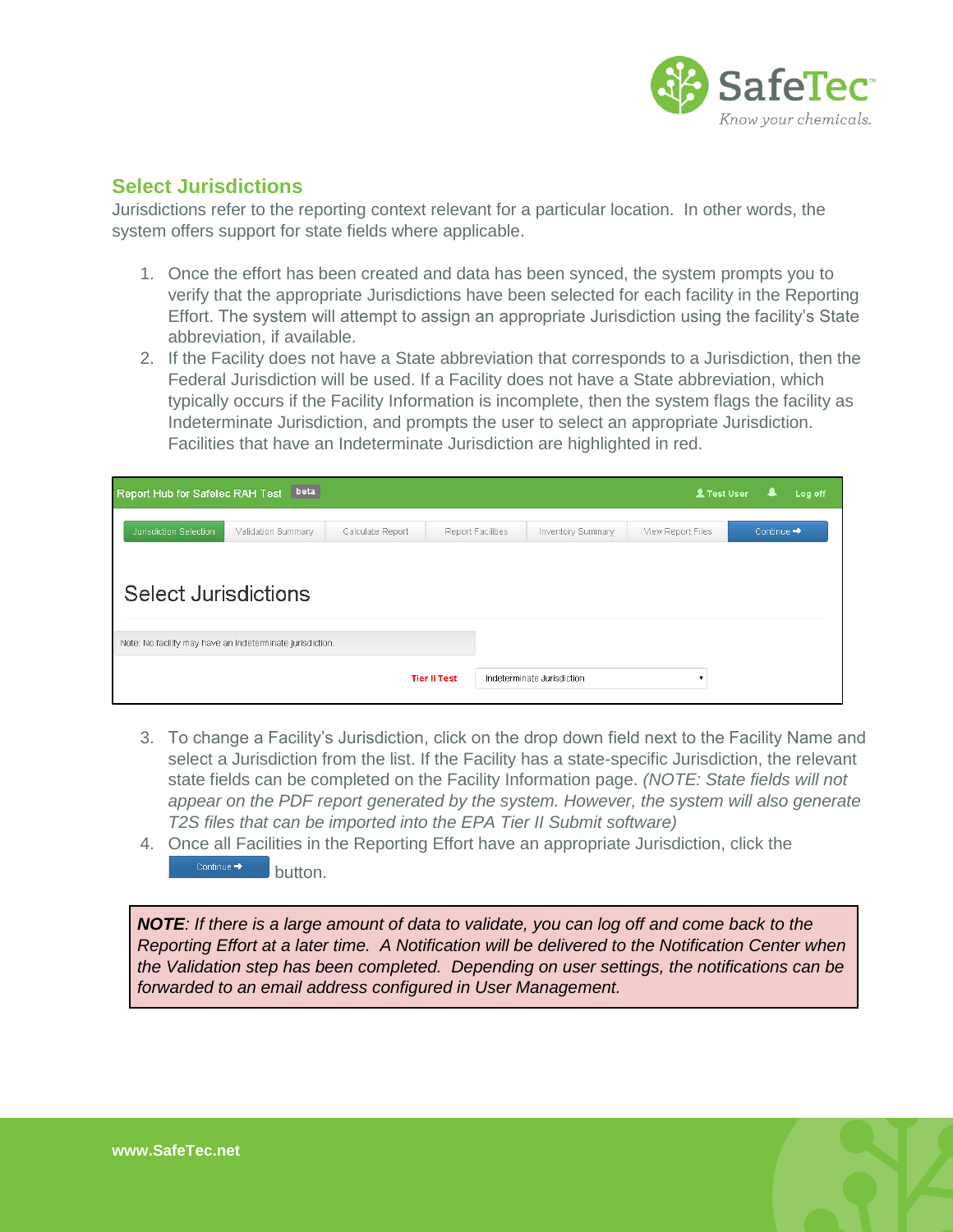

## **Validation Summary**

The material and inventory data is analyzed by the system to validate and identify records which are missing data points or have values that are considered outside of acceptable limits. The Validation Summary displays the materials that have problems and indicates which problems are present. Users can then go into the SafeTec Chemical Compliance Manager to review the material details and make changes as needed.

**Important Note:** *The Validation Summary is meant for informational purposes, and will not prevent any user from progressing to the next step.*

| Report Hub for Safetec RAH Test                                                                                                                                                                                                                                                                                                                                                                        | beta             |                           |                   |                     | <b>上 Test User</b><br>Log off               |  |  |  |  |
|--------------------------------------------------------------------------------------------------------------------------------------------------------------------------------------------------------------------------------------------------------------------------------------------------------------------------------------------------------------------------------------------------------|------------------|---------------------------|-------------------|---------------------|---------------------------------------------|--|--|--|--|
| Jurisdiction Selection<br>Validation Summary                                                                                                                                                                                                                                                                                                                                                           | Calculate Report | Report Facilities         | Inventory Summary | View Report Files   | Continue $\rightarrow$                      |  |  |  |  |
| <b>Validation Summary</b>                                                                                                                                                                                                                                                                                                                                                                              |                  |                           |                   |                     |                                             |  |  |  |  |
| Warnings                                                                                                                                                                                                                                                                                                                                                                                               |                  |                           |                   |                     | Records: 27461                              |  |  |  |  |
| The system has detected data values that are missing or are outside of acceptable limits. The records listed below are flagged by SafeTec staff when the data cannot be found<br>on the SDS, or if the value seems to be outside of normal ranges. Please log into your SafeTec Chemical Compliance Manager website to review the material properties of the<br>(M)SDS and make corrections as needed. |                  |                           |                   |                     |                                             |  |  |  |  |
|                                                                                                                                                                                                                                                                                                                                                                                                        |                  | ❤                         |                   |                     |                                             |  |  |  |  |
| The number of records with data problems are displayed in the Warnings Heading.<br>1.<br>bar to expand the Material & Inventory Validation Summary.<br>Click on the<br>2.                                                                                                                                                                                                                              |                  |                           |                   |                     |                                             |  |  |  |  |
|                                                                                                                                                                                                                                                                                                                                                                                                        | beta             |                           |                   |                     |                                             |  |  |  |  |
| Report Hub for Safetec RAH Test<br>Jurisdiction Selection<br>Validation Summary                                                                                                                                                                                                                                                                                                                        | Calculate Report | Report Facilities         | Inventory Summary | View Report Files   | <b>北 Test User</b><br>Log off<br>Continue → |  |  |  |  |
| <b>Validation Summary</b>                                                                                                                                                                                                                                                                                                                                                                              |                  |                           |                   |                     |                                             |  |  |  |  |
| Warnings                                                                                                                                                                                                                                                                                                                                                                                               |                  |                           |                   |                     | Records: 27461                              |  |  |  |  |
| The system has detected data values that are missing or are outside of acceptable limits. The records listed below are flagged by SafeTec staff when the data cannot be found<br>on the SDS, or if the value seems to be outside of normal ranges. Please log into your SafeTec Chemical Compliance Manager website to review the material properties of the<br>(M)SDS and make corrections as needed. |                  |                           |                   |                     |                                             |  |  |  |  |
| Material                                                                                                                                                                                                                                                                                                                                                                                               |                  | Manufacturer              | MSDS#             | Data Field          | Description                                 |  |  |  |  |
| Marker                                                                                                                                                                                                                                                                                                                                                                                                 |                  | ITW (Illinois Tool Works) | MSDS-<br>016240   | Specific<br>Gravity | Specific Gravity not found<br>on SDS        |  |  |  |  |

3. Once you are finished reviewing the Validation Summary, or if you wish to skip this page, click the  $\overline{b}$ <sup>continue  $\rightarrow$ </sup> button in the Navigation Bar.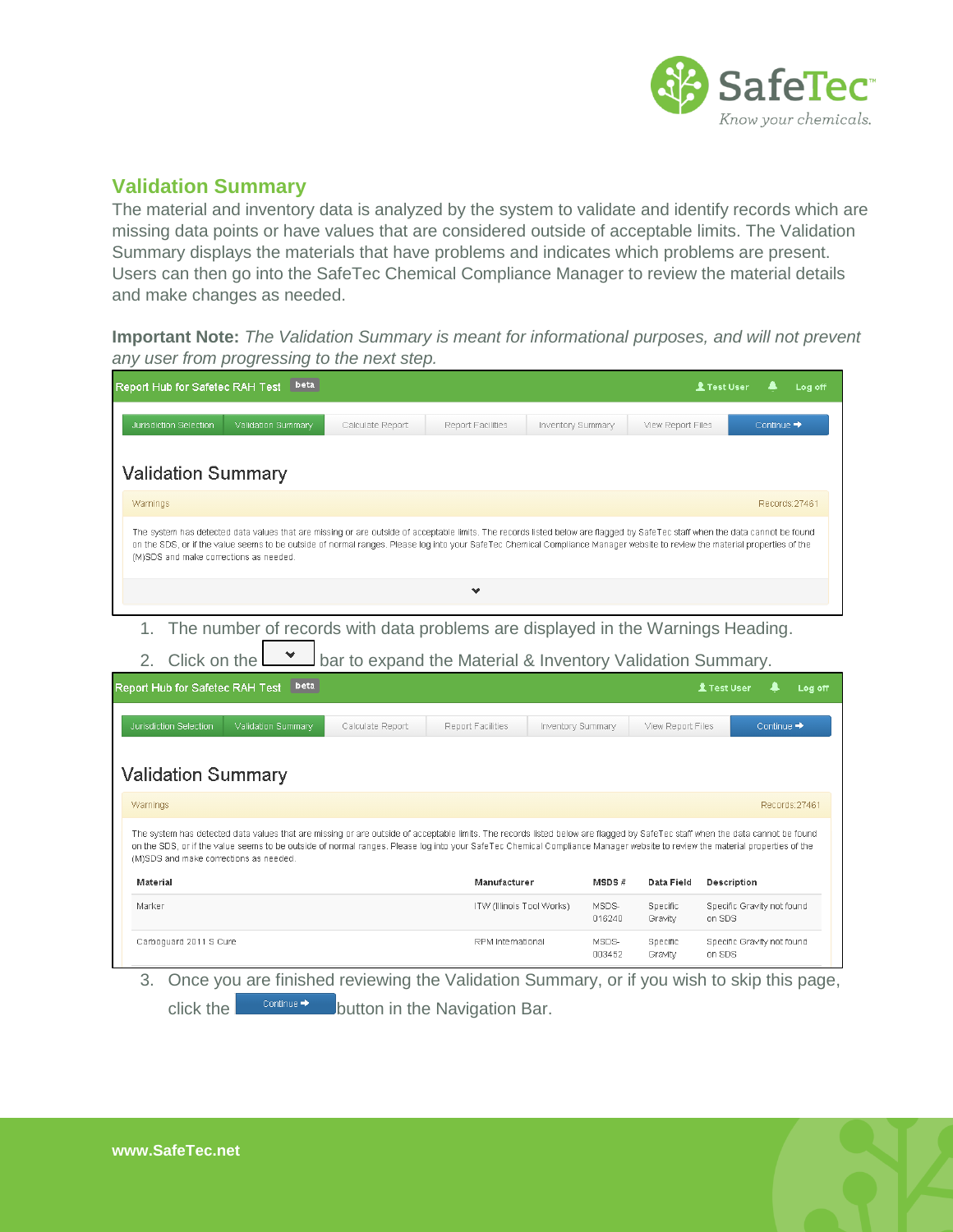

## **Calculate Report**

The system performs a series of calculations to determine which materials are reportable based on the EPCRA 311/312 guidelines for Tier II Reporting.

- 1. The system perform the following calculations (*which have been simplified for the purpose of this document*):
	- a. Convert all material inventory quantities into Pounds (Lbs).
	- b. **Bulk Material Calculation:** Find the maximum quantity, of each Material in any period, for the reporting year. If this value is greater than or equal to 10,000 Lbs, then the Material is reportable.
	- c. **Bulk Chemical (CAS) Calculation (optional):** Find the maximum quantity of each Chemical aggregated across all Materials at a facility, in any period, for the reporting year. If this value is greater than or equal to 10,000 Lbs, then each Material the reportable Chemical is found in will be reportable.

*NOTE: By default, Bulk Material Calculation is used in most applications. However, customers can opt to also use Bulk CAS Calculations if they wish to do so. The calculation methods used can be changed in Organization Settings.*

- d. **Find EHS reportables**
	- i. Max Material Qty (Lbs) \*Concentration % of EHS Chemical = EHS Chemical Qty (Lbs).
	- ii. If the aggregated EHS Chemical Qty is greater than or equal to 500 Lbs (or the TPQ, whichever is lower), then the material is reportable and the EHS Chemical is listed on the report under the Material.

*NOTE: If there is a large amount of data to Calculate reportables for, you can log off and come back to the Reporting Effort at a later time. A Notification will be delivered to the Notification Center when the Calculations have been completed. Depending on user settings, the notifications can be forwarded to an email address configured in User Management.*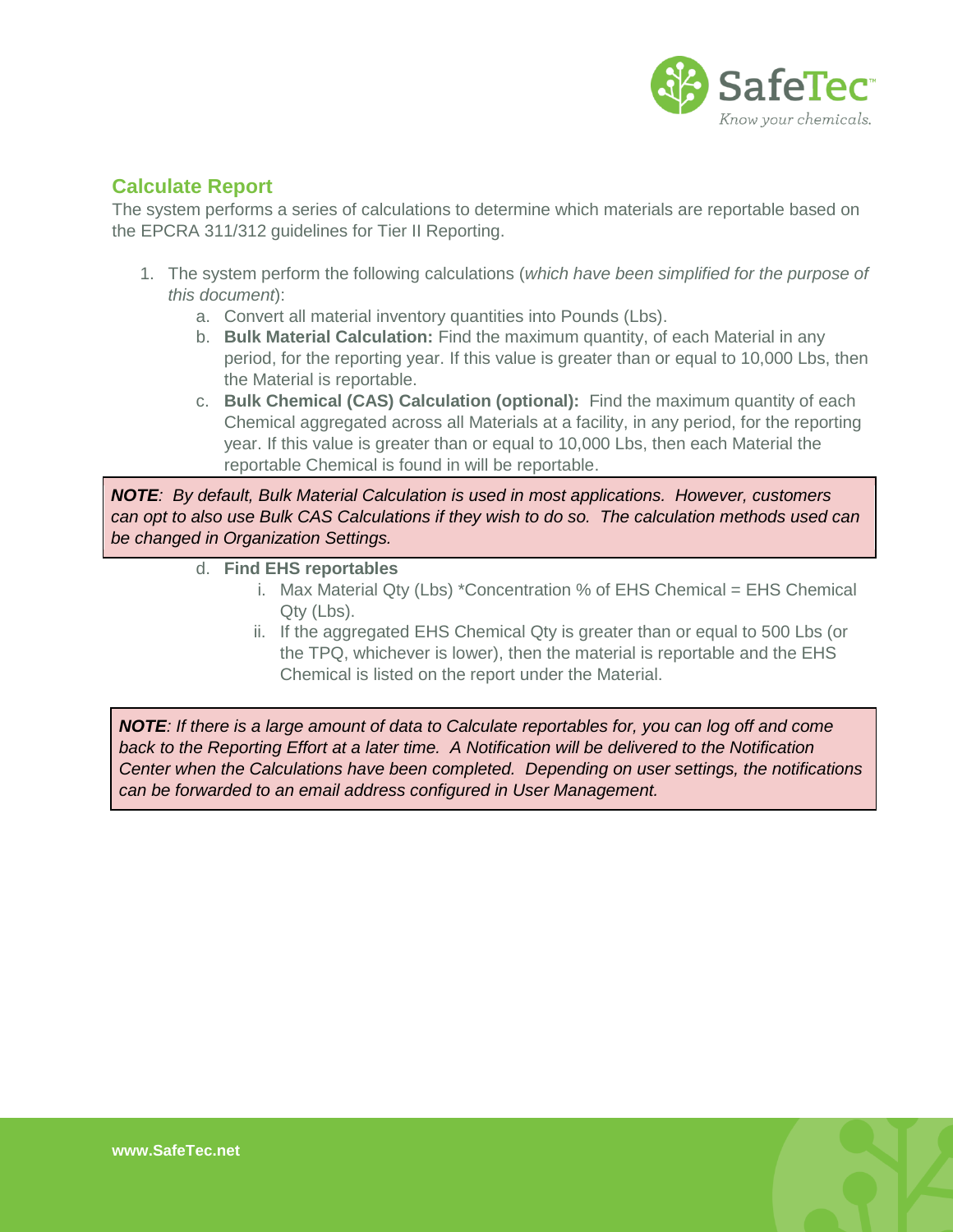

## **Report Facilities**

Depending on the results of the calculations, the Reporting Hub will display which facilities of the Reporting Effort contain materials that need to be reported on. The page will also allow users to enter Facility Identification and Contact information relevant to the Tier II Report outputs.

| Report Hub for Safetec RAH Test                | <b>beta</b>                                                                                                                                                                                                                                                                                                                                     |                     |                                         |                   | <b>北 Test User</b> | Log off                |
|------------------------------------------------|-------------------------------------------------------------------------------------------------------------------------------------------------------------------------------------------------------------------------------------------------------------------------------------------------------------------------------------------------|---------------------|-----------------------------------------|-------------------|--------------------|------------------------|
| Jurisdiction Selection                         | Validation Summary                                                                                                                                                                                                                                                                                                                              | Calculate Report    | Report Facilities                       | Inventory Summary | View Report Files  | Continue $\rightarrow$ |
|                                                | <b>Reportable Facilities</b>                                                                                                                                                                                                                                                                                                                    |                     |                                         |                   |                    |                        |
|                                                | Based on inventory data, the facilities listed below have been identified as containing one or more reportable materials. You can click on a facility in the list to review the facility's<br>address and contact information. The facility's status will be listed as "Incomplete" if the facility is missing important pieces of information. |                     |                                         |                   |                    |                        |
| Name                                           | <b>Status</b>                                                                                                                                                                                                                                                                                                                                   | <b>Last Updated</b> |                                         |                   |                    |                        |
| Tier II Test                                   | Incomplete                                                                                                                                                                                                                                                                                                                                      |                     | November 10, 2014 10:44 AM (UTC -08:00) |                   |                    |                        |
| Non-Reportable Facilities                      |                                                                                                                                                                                                                                                                                                                                                 |                     |                                         |                   |                    |                        |
| Name                                           | <b>Status</b>                                                                                                                                                                                                                                                                                                                                   |                     | <b>Last Updated</b>                     |                   |                    |                        |
| There were no non-reportable facilities found. |                                                                                                                                                                                                                                                                                                                                                 |                     |                                         |                   |                    |                        |

- 1. If the Facility is missing data, its Status will be listed as Incomplete. Update Facility Information by clicking on a Facility Name in the list.
- 2. Ensure that all sections have complete and accurate information entered.
- 3. Facility Contacts are now stored globally in the system so that they can be reused for other Contact Information sections and for other Facilities.
	- a. To create a New Contact, click the Add New Contact button.
	- b. To use an existing Contact, click on the drop down next to the Contact Type for a given section.
- 4. Once a Contact has been selected, review the Contact's details to ensure they are accurate.

If any changes are required, you can click the  $\sqrt{\frac{E\text{dit Selected Control}}{E}}$  button. When you are finished editing Facility or Contact information, be sure to save your changes by clicking the

Save Changes button at the top of the page.

- a. Click the **Report Facilities** button in the Navigation Bar to return to the list of Reportable Facilities.
- 5. After the Facility Information for all of the Reportable Facilities have been updated, click the Continue  $\rightarrow$ button in the Navigation Bar.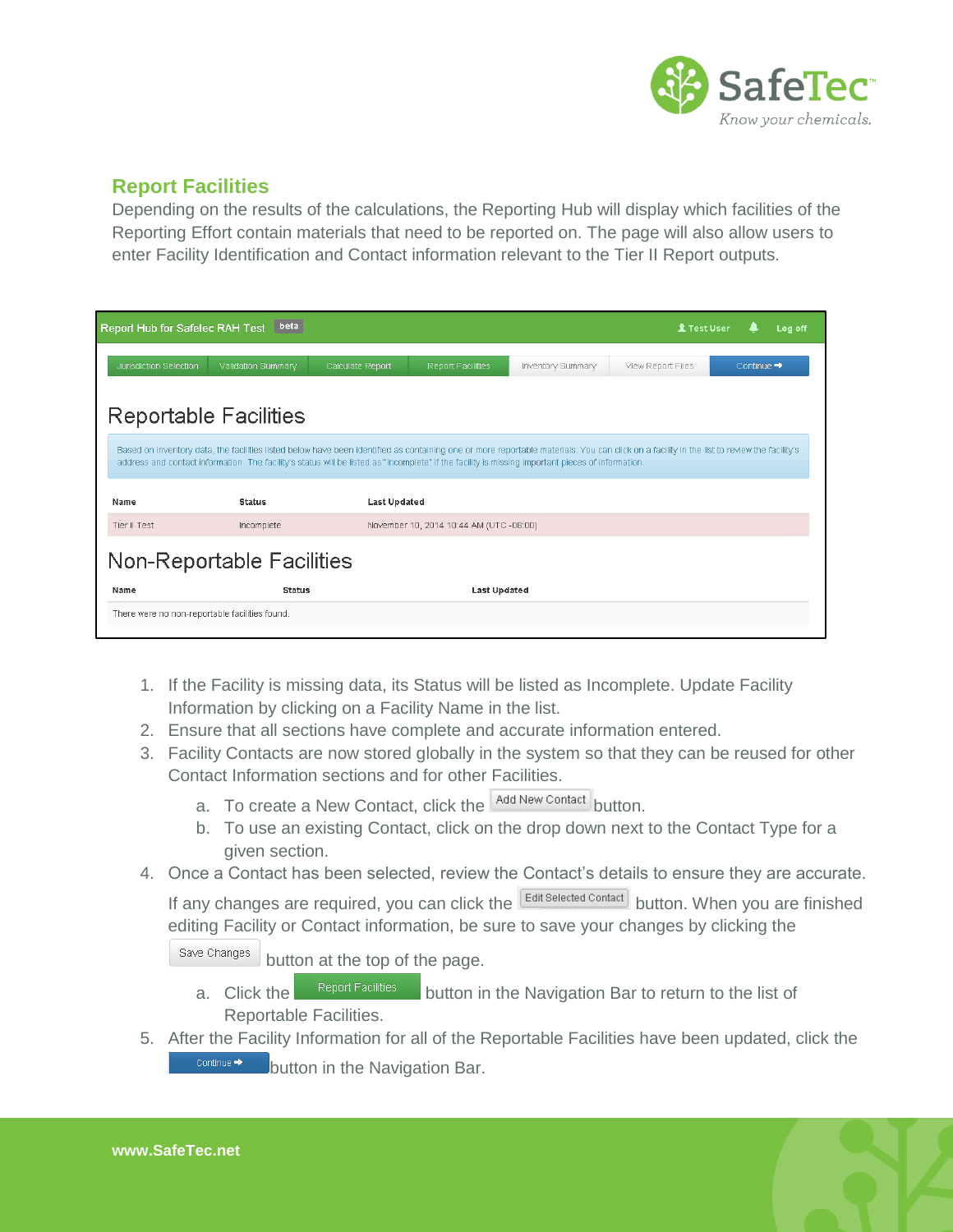

| Tier II Information Contact                                                       |                                      |               |                  |
|-----------------------------------------------------------------------------------|--------------------------------------|---------------|------------------|
| <b>Tier II Information</b><br>Contact<br>Edit Selected Contact<br>Add New Contact | Test User                            |               | $\mathbf{v}$     |
| Name                                                                              | Test User                            | Title         | My Title         |
| <b>Address</b>                                                                    | 123 Someplace Ave. Portland OR 97222 |               |                  |
| Country                                                                           | United States                        | Email         | test@safetec.net |
| <b>Phone Number</b>                                                               | (888) 555-1234                       | 24-hour Phone | (888) 555-1234   |
|                                                                                   |                                      |               |                  |

#### **Inventory Summary**

The Inventory Summary section allows users to drill into each facility in the Reporting Efffort to review material and chemical information for each facility in the Reporting Effort. The summaries provide important information such as which facilities have or do not have reportable materials, as well as which materials are reportable and those that are not. Understanding why materials are reportable is an important stage in making sure the reporting effort is complete prior to finalizing the report.

Note: You may click on the **button in the Navigation Bar at any time if you are finished** *reviewing the inventory information or if you simply want to skip this step. You can also return to the* 

*Inventory Summary Home page at any time by clicking on the buttory Summary* button in the *Navigation Bar.*

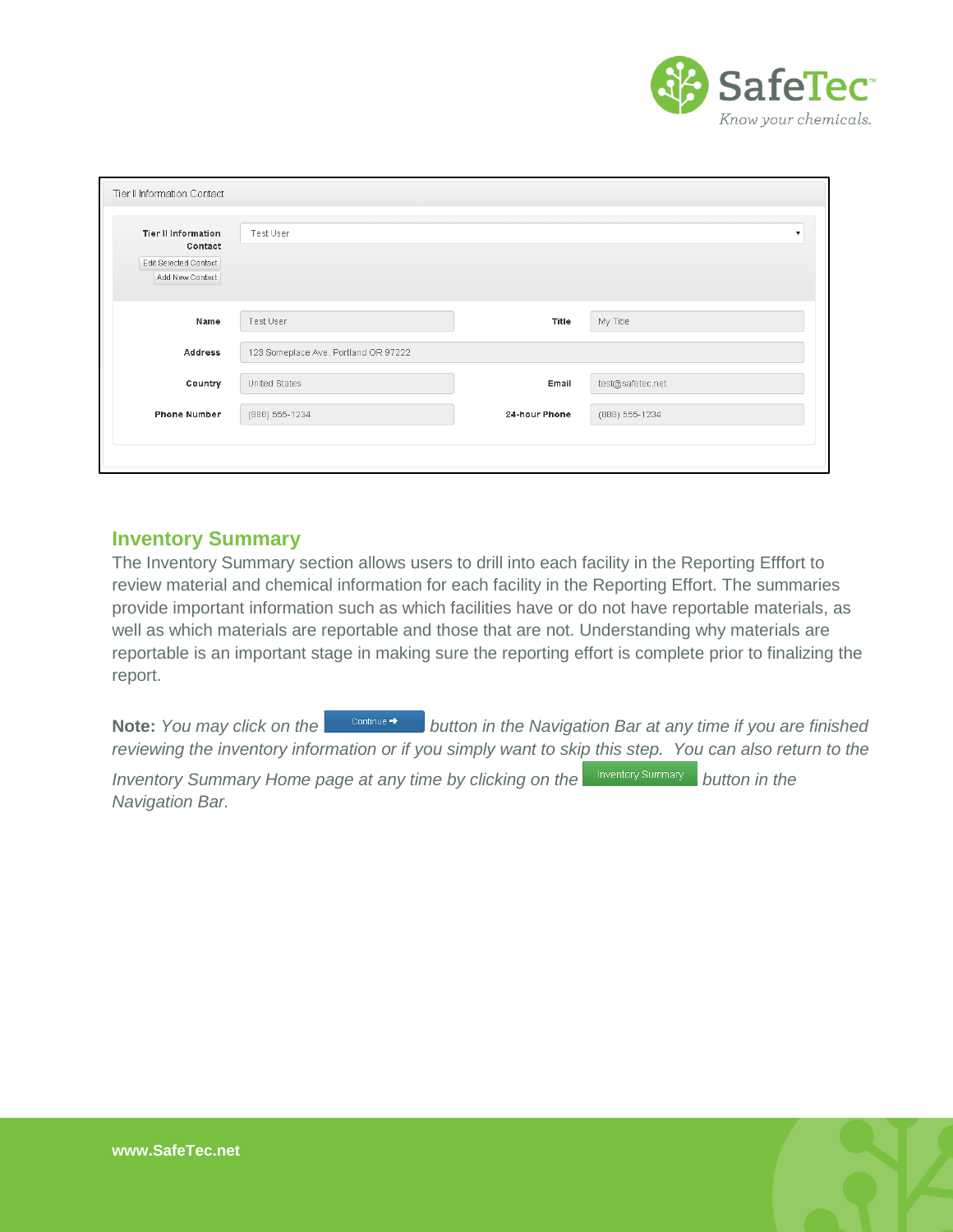

#### **Summary By Facility**

This tab summarizes the number of reportable and non-reportable materials at each facility in the Reporting Effort.

| Report Hub for Safetec RAH Test |   | beta                                       |                  |                   |                   |                   | <b>北 Test User</b>         | Log off<br>ш           |
|---------------------------------|---|--------------------------------------------|------------------|-------------------|-------------------|-------------------|----------------------------|------------------------|
| Jurisdiction Selection          |   | Validation Summary                         | Calculate Report | Report Facilities |                   | Inventory Summary | View Report Files          | Continue $\Rightarrow$ |
| Summary By Facility             |   | Summary of Materials Across Facilities   O |                  |                   |                   |                   |                            | Export as Excel        |
| <b>Facility Name</b>            | ٠ | # Materials with reportable EHS            |                  | ٠                 | # Materials > 10K | ٠                 | # Materials not reportable |                        |
| Tier II Test                    |   | 0                                          |                  |                   | 3                 |                   |                            |                        |

- 1. Click on the Facility Name to view the material inventory information for that facility.
- 2. *See Also:* **Summary of Facility Inventory**

#### **Summary of Materials Across Facilities**

Summary of all materials included in the Reporting Effort displaying the number of facilities that have a reportable or non-reportable quantity where applicable.

| beta<br>Report Hub for Safetec RAH Test                                  |                  |                                  |   |                    |           | <b>北 Test User</b> | ᆂ                           | Log off |
|--------------------------------------------------------------------------|------------------|----------------------------------|---|--------------------|-----------|--------------------|-----------------------------|---------|
| Jurisdiction Selection<br>Validation Summary                             | Calculate Report | <b>Report Facilities</b>         |   | Inventory Summary  |           | View Report Files  | Continue $\rightarrow$      |         |
| Summary of Materials Across Facilities $\bigcirc$<br>Summary By Facility |                  |                                  |   |                    |           |                    | Export as Excel             |         |
| <b>Material Name</b>                                                     | ٠                | # Facilities with reportable EHS | ٠ | # Facilities > 10K | $\bullet$ |                    | # Facilities not reportable | ٠       |
| 11-955 LFD Raven Black                                                   |                  |                                  |   |                    |           | 0                  |                             |         |
| 1201 Red, Air-Dry Enamel                                                 |                  |                                  |   |                    |           | n                  |                             |         |
| 380 aluminum contractos silicone professional grade                      |                  |                                  |   |                    |           | 0                  |                             |         |

#### **Summary of Facility Inventory**

Summary of all material inventory records for a single facility. Contains tabs that can display quantitative and reporting information for both materials and chemicals.

#### *Materials Tab*

Lists all material inventory records at a facility. The grid indicates if a material is reportable based on reportable thresholds. The columns are sortable by clicking the arrows in each column heading.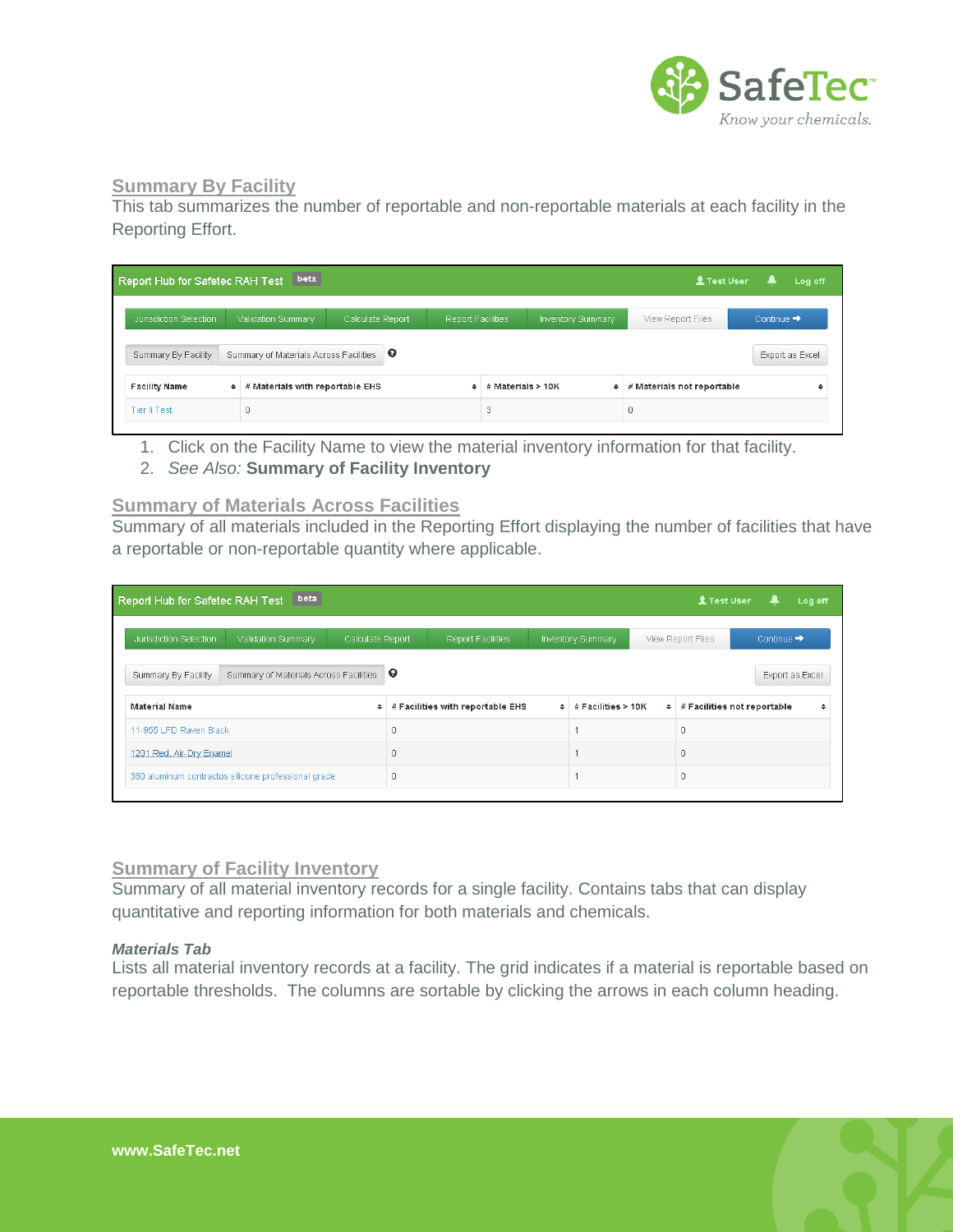

| beta<br>Report Hub for Safetec RAH Test                       |                        |                               |                       |                                                           |           | <b>北 Test User</b>                                           | Log off<br>┻                              |
|---------------------------------------------------------------|------------------------|-------------------------------|-----------------------|-----------------------------------------------------------|-----------|--------------------------------------------------------------|-------------------------------------------|
| Jurisdiction Selection<br>Validation Summary                  | Calculate Report       | Report Facilities             |                       | Inventory Summary                                         |           | View Report Files                                            | Continue $\rightarrow$                    |
| Summary of Materials Across Facilities<br>Summary By Facility | $\bullet$              |                               |                       |                                                           |           |                                                              | Export as Excel                           |
| Facility: Tier II Test<br>Materials<br>Chemicals              |                        |                               |                       |                                                           |           |                                                              |                                           |
| ÷<br>Name                                                     | Manufacturer           | $\ddot{\phantom{1}}$<br>MSDS# |                       | Has EHS Reportable Ingredient<br>$\overline{\phantom{a}}$ |           | Bulk Material > 10k<br>$\bullet$<br>$\overline{\phantom{a}}$ | Is Reportable<br>$\overline{\phantom{a}}$ |
| 380 aluminum contractos silicone professional<br>grade        | <b>Boss Lubricants</b> | MSDS-<br>009698               | $\boldsymbol{\Omega}$ |                                                           | Ø         | 83,400 pounds                                                | Ø                                         |
| 11-955 LED Raven Black                                        | Gillespie<br>Coatings  | MSDS-<br>018024               | Ø                     |                                                           | $\bullet$ | 20,000 pounds                                                | $\bm{\circ}$                              |
| 1201 Red, Air-Dry Enamel                                      | Glyptal                | 002583                        | $\boldsymbol{\Omega}$ |                                                           | C         | 652,324 pounds                                               | $\bm{\circ}$                              |

- 1. Click on a Material Name to view its Attributes and Chemical Composition.
- 2. *See Also:* **Material Detail**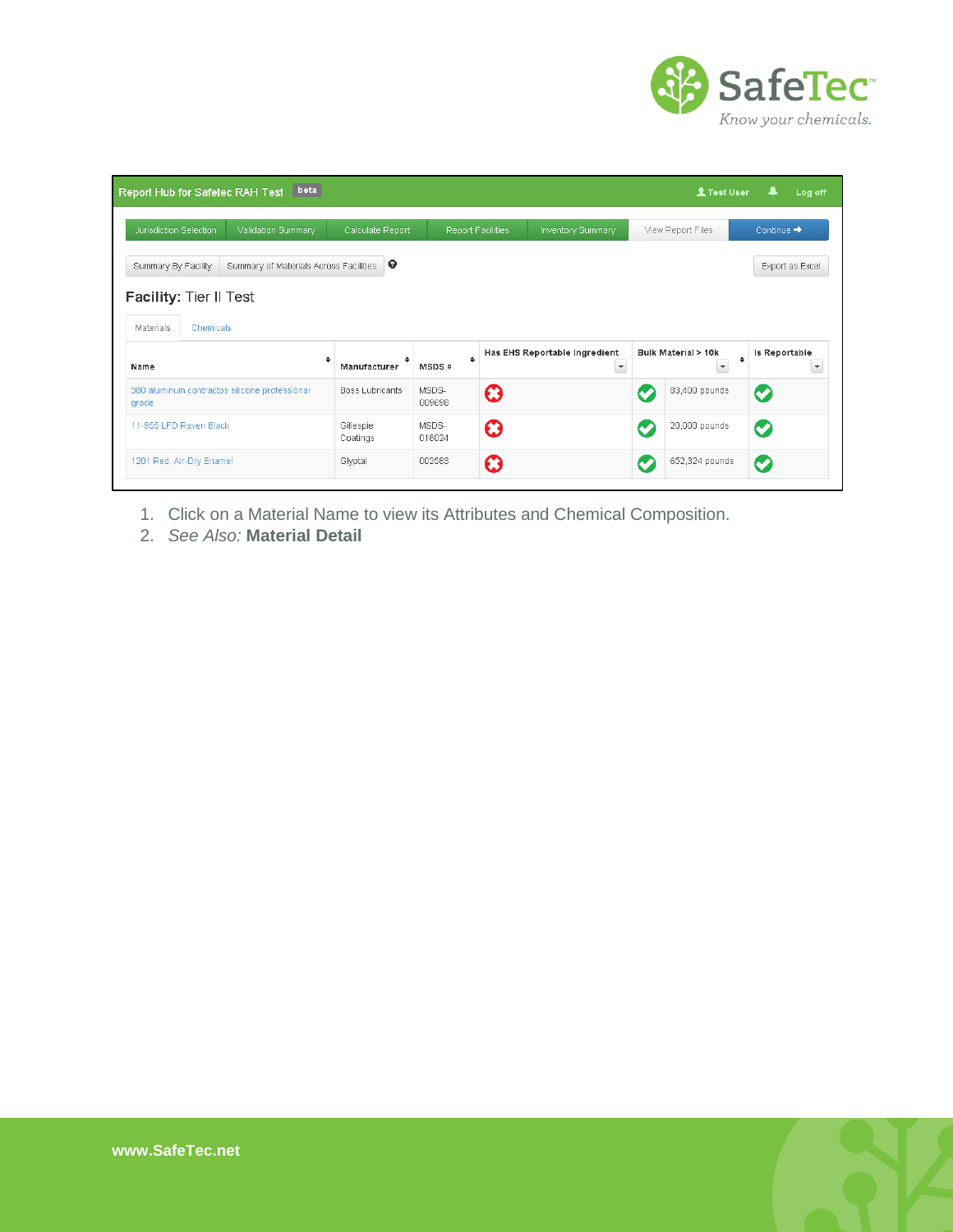

#### *Chemicals Tab*

Lists all chemical quantities, aggregated across all materials for a facility. The grid indicates if the chemical causes materials to be reportable based on EHS reportable thresholds. The columns are sortable by clicking the arrows in each column heading.

| Report Hub for Safetec RAH Test | beta                                   |                                  |                   |                            |                   | ▲<br><b>上 Test User</b> | Log off                  |
|---------------------------------|----------------------------------------|----------------------------------|-------------------|----------------------------|-------------------|-------------------------|--------------------------|
| Jurisdiction Selection          | Validation Summary                     | Calculate Report                 | Report Facilities | Inventory Summary          | View Report Files | Continue $\rightarrow$  |                          |
| Summary By Facility             | Summary of Materials Across Facilities | $\bullet$                        |                   |                            |                   | Export as Excel         |                          |
| Facility: Tier II Test          |                                        |                                  |                   |                            |                   |                         |                          |
| Materials<br>Chemicals          |                                        |                                  |                   |                            |                   |                         |                          |
| Name                            | ٠<br><b>CAS Number</b><br>٠            | <b>Aggregated Quantity (Lbs)</b> | ٠                 | Reportable Threshold (Lbs) | $\bullet$         | Is Reportable           | $\overline{\phantom{a}}$ |
| Ethylbenzene                    | $100 - 41 - 4$                         | 0 pounds                         |                   |                            |                   | Ø                       |                          |
| Talc                            | 14807-96-6                             | 65,232 pounds                    |                   |                            |                   | Ø                       |                          |
| Toluene ES-6                    | 108-88-3                               | 200 pounds                       |                   |                            |                   | Ø                       |                          |
| <b>Mineral Spirits</b>          | 8052-41-3                              | 5,800 pounds                     |                   |                            |                   | Ø                       |                          |
| Xylene                          | 1330-20-7                              | 261,530 pounds                   |                   |                            |                   | Ø                       |                          |
| Aromatic Hydrocarbon            | 64742-95-6                             | 200 pounds                       |                   |                            |                   | Ø                       |                          |
| Carbon Black                    | 1333-86-4                              | 200 pounds                       |                   |                            |                   | Ø                       |                          |
| VM&P Naptha                     | 64742-89-8                             | 69,232 pounds                    |                   |                            |                   | Ø                       |                          |

1. Click on a Chemical Name to view the Chemical Attributes and which materials the chemical is present in.

2. *See Also:* **Chemical Detail**

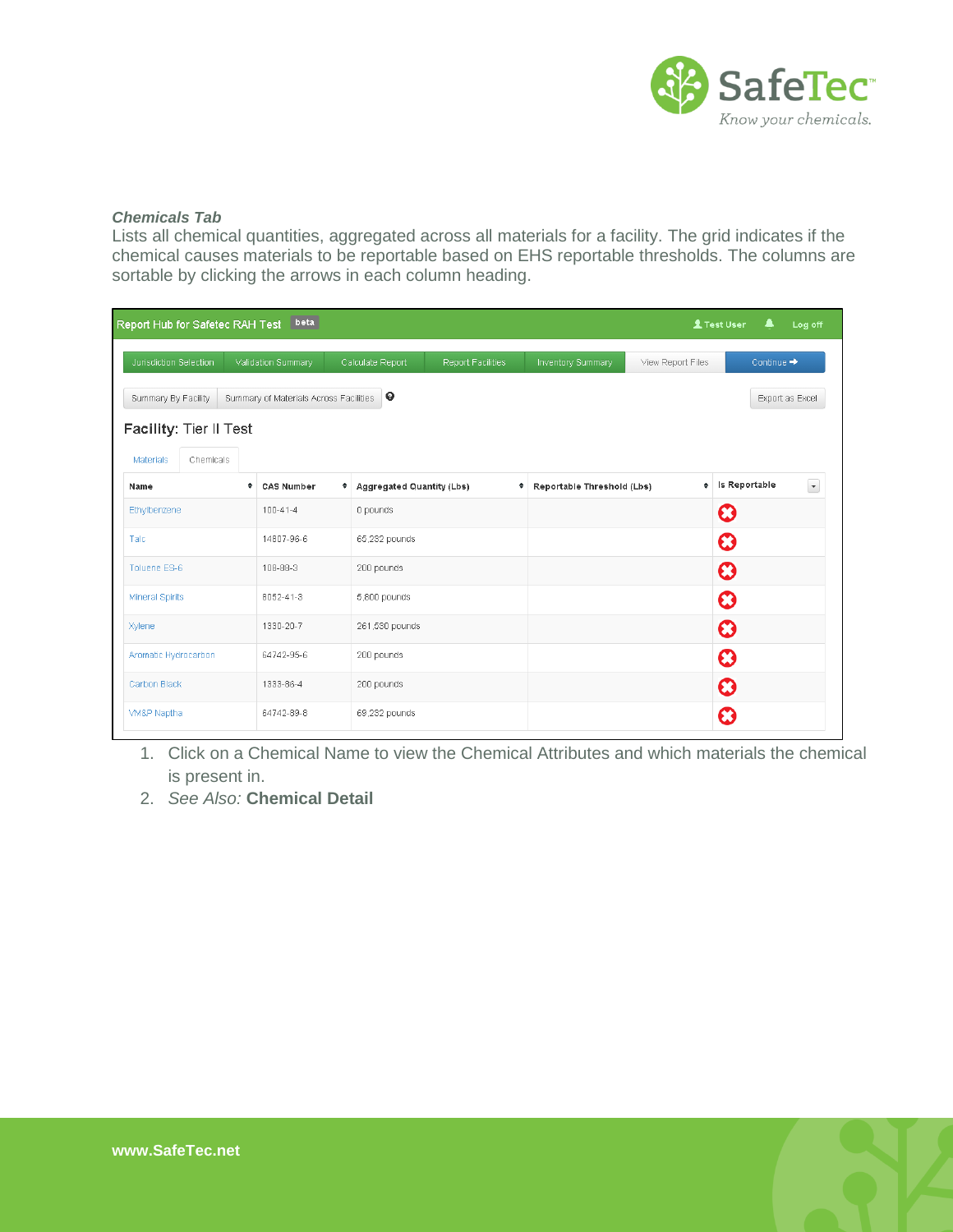

#### **Export to Excel**

You can download a comprehensive Excel spreadsheet which contains all Material and Chemical

inventory information for the reporting effort by clicking on the  $\mathbb{E}_{\text{spot}}$  as Excel button in the upper right corner of the screen. Depending on browser settings, this file will open automatically, prompt you to save the file, or it will be downloaded to your 'Downloads' folder.

## **View Report Files**

The system generates the report outputs in the following formats:

● T2S Report - this file can be imported into the Federal EPA Tier II Submit software, which is also compatible with the ePlan web application.

●

*NOTE: Compatibility with ePlan is not directly supported at this time*

- Tier II PDFs completed Tier II Report adhering to Federal EPCRA guidelines.
- All Tier II Report Files compiles all report outputs into a single .zip folder.

| Report Hub for Safetec RAH Test   beta |                    |                  |                   |                   | <b>1</b> Test User | ▲<br>Log off     |
|----------------------------------------|--------------------|------------------|-------------------|-------------------|--------------------|------------------|
| Jurisdiction Selection                 | Validation Summary | Calculate Report | Report Facilities | Inventory Summary | View Report Files  | Archive          |
| T2S Report                             |                    |                  |                   |                   |                    |                  |
| 2014 Tier II Test XYZ Tier II Submit   |                    |                  |                   |                   |                    | t2s              |
|                                        |                    |                  |                   |                   |                    |                  |
| Tier II PDFs                           |                    |                  |                   |                   |                    |                  |
| Tier II Test                           |                    |                  |                   |                   |                    | pdf              |
|                                        |                    |                  |                   |                   |                    |                  |
| All Tier II Report Files               |                    |                  |                   |                   |                    |                  |
| All report files zipped                |                    |                  |                   |                   |                    | $\overline{zip}$ |
|                                        |                    |                  |                   |                   |                    |                  |

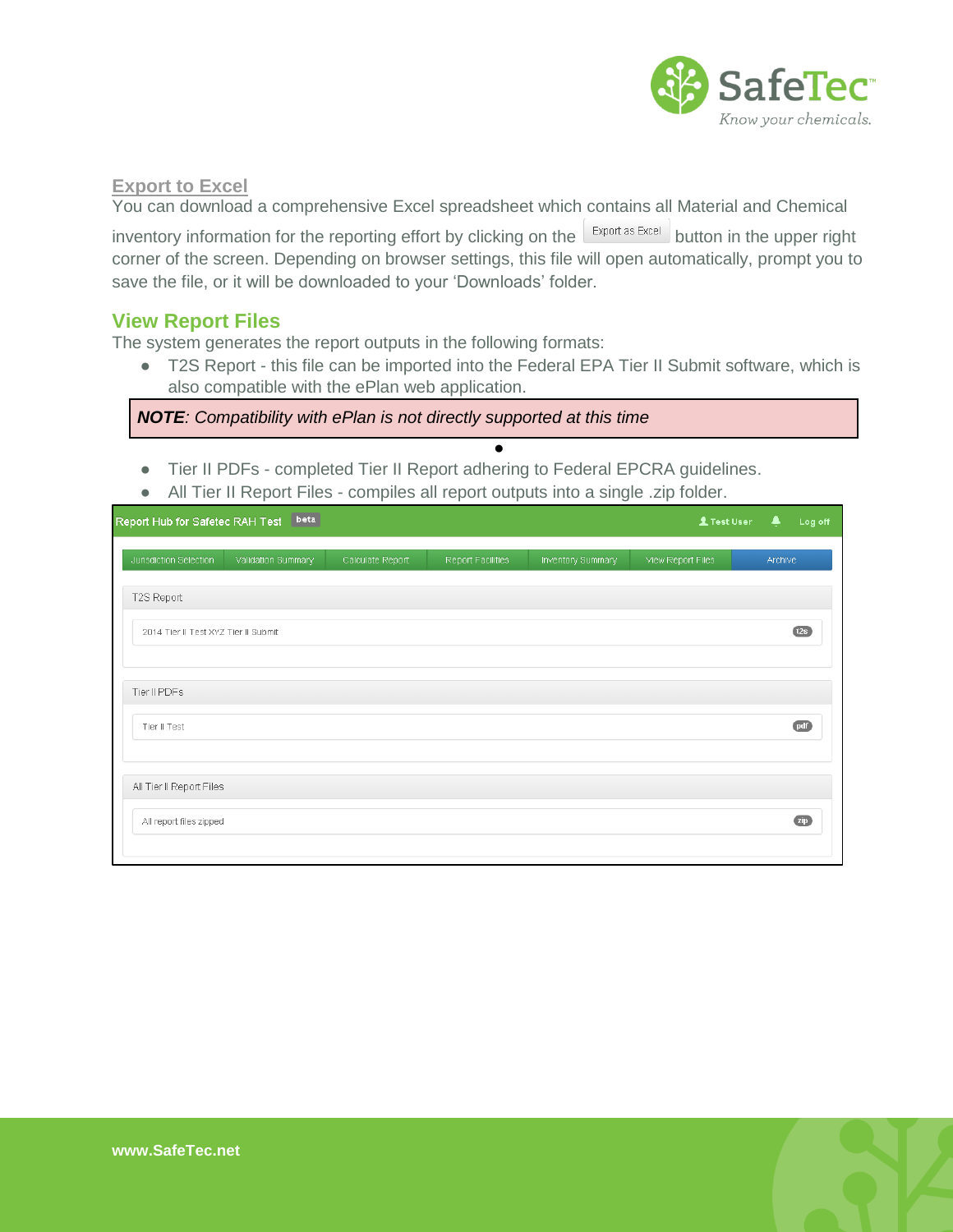

## **Archive (Report Effort Finalization)**

The final step in completing the Tier II Reporting Effort is to Finalize the Effort. Finalizing the effort locks all facility and inventory data for the Reporting Effort and is no longer editable.

1. Click the **button if the Reporting Effort is complete** and ready to be filed with the appropriate governing body.

Finalized Efforts can be accessed, where reports for that effort can be downloaded at any time, from the Report Hub home page in the Existing Reports section under the Completed tab.

| <b>Existing Reports</b>    |                    |              |               |   |
|----------------------------|--------------------|--------------|---------------|---|
| Completed<br>Active        |                    |              |               |   |
| Filter by Report Name:     |                    |              |               |   |
| <b>View Report Outputs</b> | Name               | + Created On | + Report Type | ٠ |
|                            | Tier II Report ABC | 2014-12-05   | Tierll        |   |
|                            |                    |              |               |   |

1. Click on the  $\blacksquare$  icon in the grid to open the Report Outputs screen.

# **Appendix A**

# **Calculating Reportables**

- 1. The RAH System assumes all reporting is Mixture-based. Support for Pure Chemical reporting may be added in a future effort.
- 2. RAH disregards inventory records marked as SARA 312 Exempt in CCM V8
- 3. Calculations are performed as follows
	- a. Convert all Inventory quantity Unit of Measures (UOMs) from the recorded UOM to Pounds (US).
	- b. Determine the Maximum Quantity On-hand for each inventory period at a Facility for the Reporting Year.
	- c. Sum the Max Qty On-hand quantities for all of the same-material inventory records for a facility
	- d. Rounding occurs as the final step, after all other calculations and comparisons have been performed. all values are rounded to the 100th decimal place.
- 4. System returns all material records which meet or exceed 10,000 pounds as a reportable material mixture.
- 5. The system compares the list of inventory records against the EPCRA 302 List to determine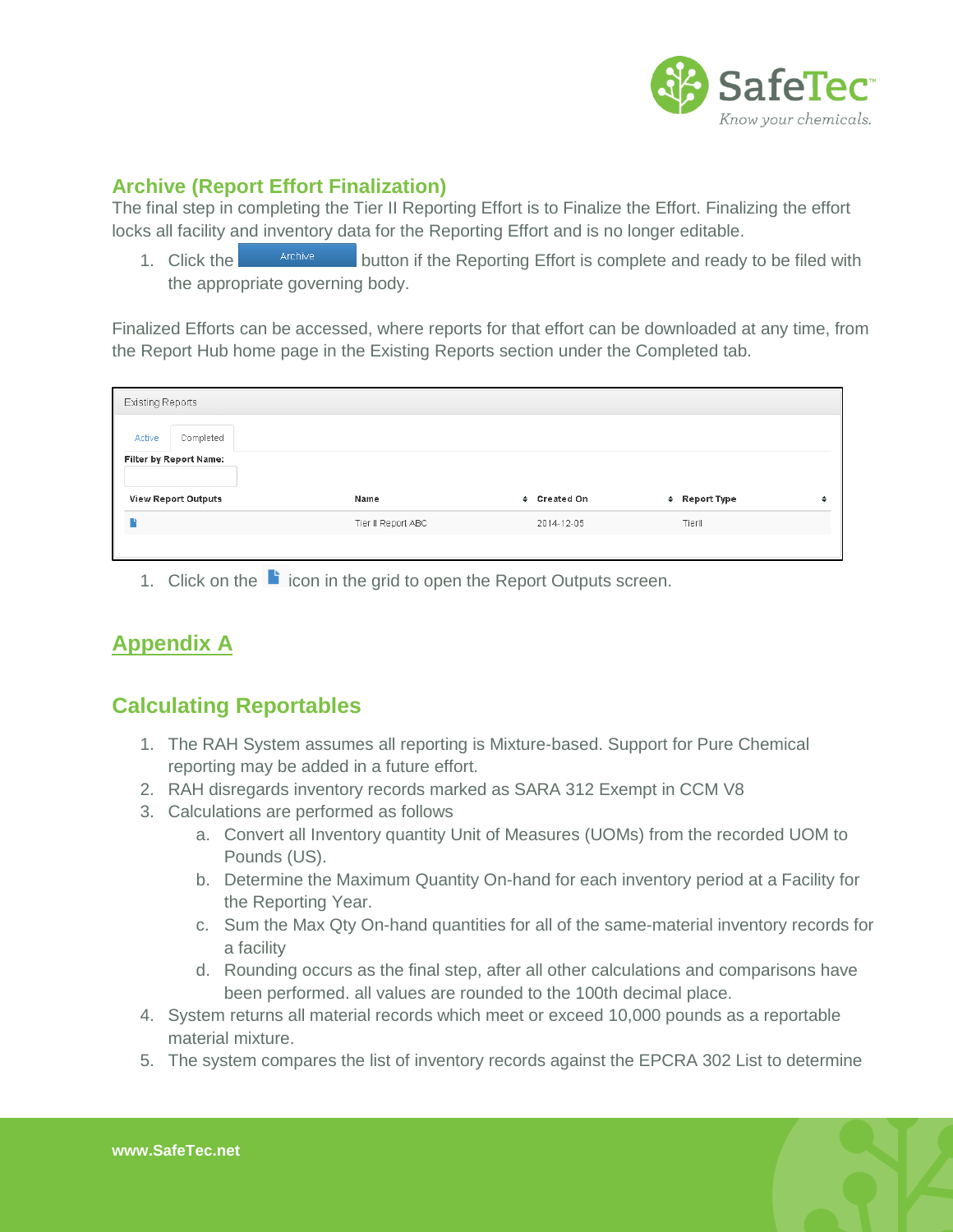

which material records contain one or more EHS constituents.

- a. Extremely Hazardous Substances (EHSs) are designated under EPCRA Section 302, where the reporting threshold is 500 pounds (or 227 kg.) or the threshold planning quantity (TPQ), whichever is lower. (EHSs and their TPQs are listed in 40 CFR part [355, Appendix A and B\)](http://www.ecfr.gov/cgi-bin/text-idx?c=ecfr&tpl=/ecfrbrowse/Title40/40cfr355_main_02.tpl)
- b. Chemical, or material ingredient, quantities are calculated using the Upper Concentration value identified on the (M)SDS and the Max Qty On-hand to determine EHS Chemical quantities. The EHS Chemical quantities are then aggregated across all material inventory records (using Max Qty On-hand values) for a facility and then is compared against the Reportable threshold (500lbs) or the TPQ, whichever is lower.
	- i. i.e. A facility has 1000 lbs. of Green Goo, which contains the EHS Sulfuric Acid at 10% of the total composition. The same facility has 1000 lbs of Turbo Clean, which contains the EHS Sulfuric Acid at 50%. Therefore, the EHS Sulfuric Acid, totalling 600 lbs, is reportable, since it violates the 500 lb. EHS threshold for Sulfuric Acid.

Green Goo: 1000 X .10 = 100 lbs.

Turbo Clean:  $1000 \times 0.50 = 500$  lbs.

Aggregated Sum =  $100 + 500 = 600$  lbs.

ii. i.e. A Facility has 20,000 lbs of Turbo Clean Concentrate, which contains the EHS Sulfuric Acid at 10% of the total composition. This product would be reportable as it surpasses two different thresholds. First, it surpasses the 10,000 lb threshold for the material. Secondly, it surpasses the EHS threshold of 500lbs. In this case, the material will be listed as reportable and the EHS checkbox will be ticked on the report.

Turbo Clean Concentrate: 20, 000 lbs.

Sulfuric Acid: 20,000 X .10 = 2,000 lbs.

- 6. EPCRA 312 Exemptions:
	- a. EPCRA 312 exemptions can be applied at the material level and can be applied either in the Inventory Module or in the Reporting Module. If a Material is marked as Exempt, then it is reflected as such in the Inventory Summary interface and will not appear on the Tier II report outputs.
- 7. Trade Secret
	- a. If a material has an ingredient that is marked as trade secret then the material will also be marked trade secret and the ingredients will not be displayed in the report output.